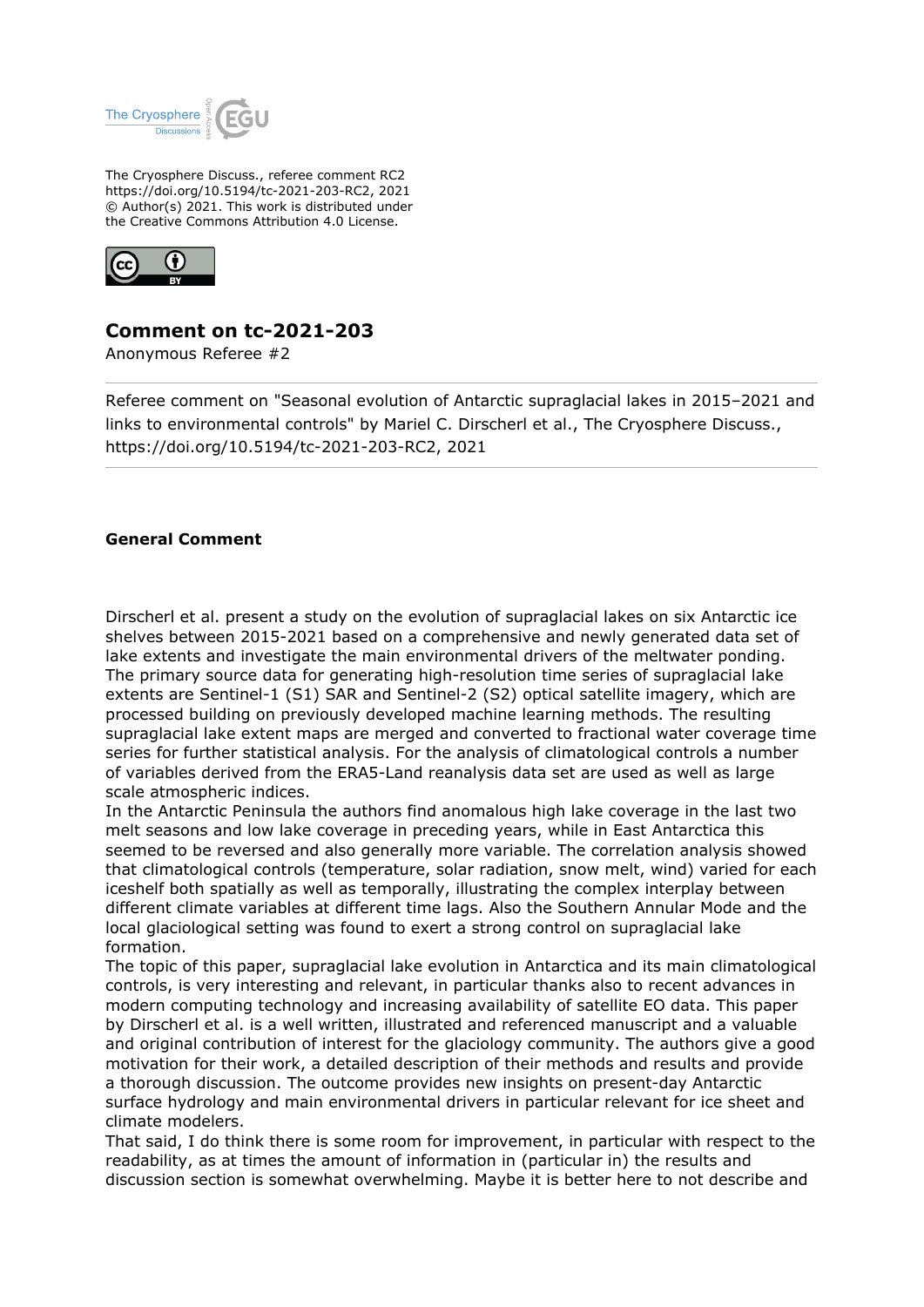discuss each and every detail but focus on the key points and let the figures/tables tell the rest. Further comments and suggestions for improvements are provided below.

## **Specific Comments**

Pg 2 – Ln 34-36: With… Antarctic: I think the wording in this sentence is a bit too strong or not clear. In particular the notion that surface hydrological features will become the dominant driver for Antarctic ice mass loss. This is currently overshadowed by basal melting and iceberg calving.

Pg 3 – Ln 65: (v): should be (iv)

Pg 5 – Ln 137: through Wohlthat mountains: through the Wohlthat Mountains

Pg 5 – Ln 146-148: The AOI outlines look a bit random to me. Does this mean that no lakes occurred in the other areas? Why not investigate the entire ice shelf?

Pg 5 – Ln 156: Sentinel-1: I assume you have used the GRD product?

Pg 5 – Ln 163: Sentinel-2: Did you use any particular spectral band/combination? What resolution?

Pg 8 – Ln 231-232: The ... regions: This needs some more elaboration on how the test data sets was generated.

Pg 8 – 251-252: This also needs some elaboration on to what extent do the Sentinel-1 and Sentinel-2 datasets agree? Can some of the intra- and inter-annual variability be explained by differences between the sensors, in particular since you mention that S1 can also observe buried lakes, not visible with S2?

Pg 8 – Ln 252: interpolate: do you mean spatial or temporal interpolation?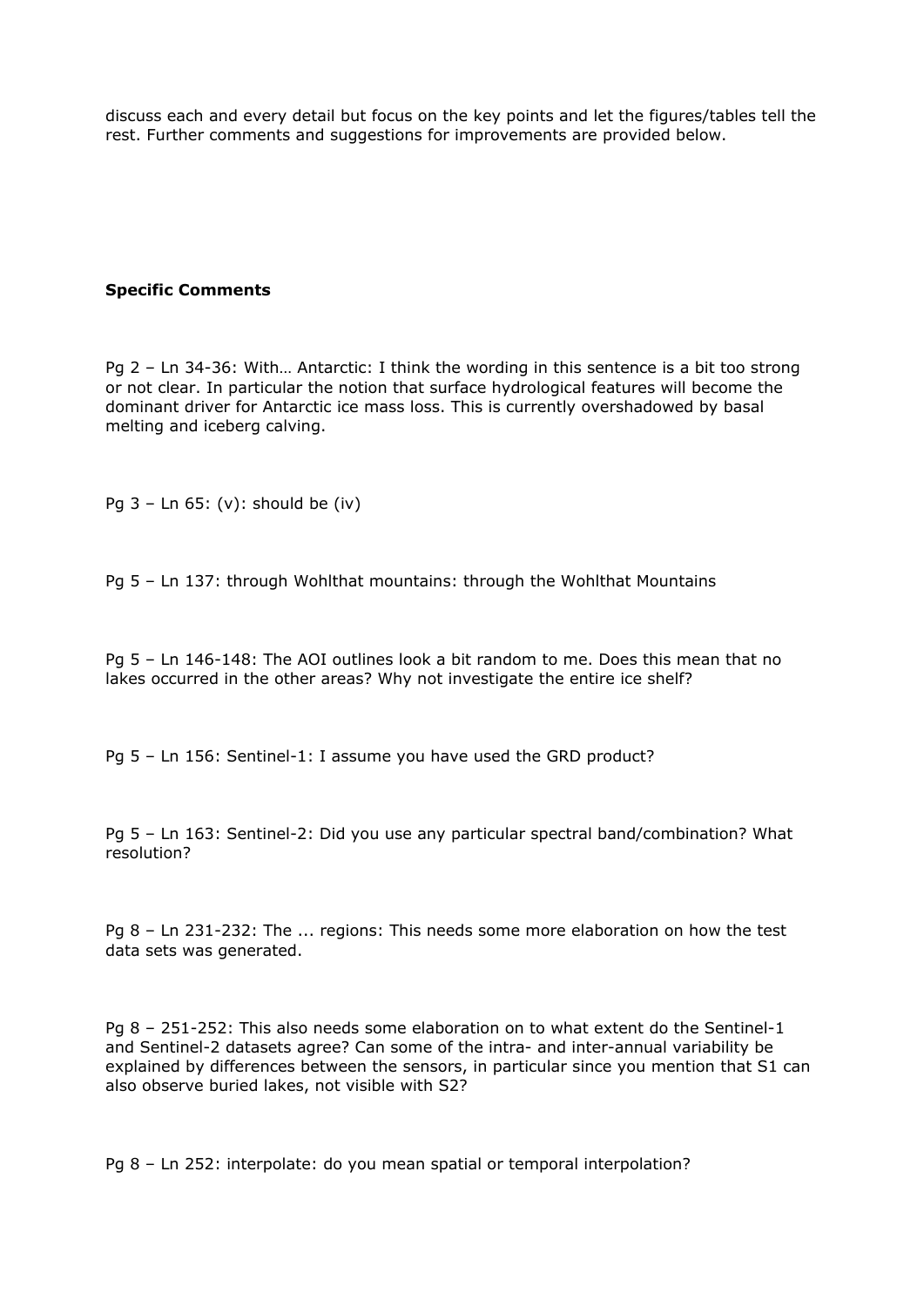Pg 8 – Ln 255: fractional water coverage: elsewhere this is referred to as fractional lake extent, do you mean the same?

Pg 9 – Ln 285: The results section starts with a graph/description on supraglacial lake extent dynamics, what I miss are actually some (examples of) high-resolution supraglacial lake extent maps generated in 3.2.2.

Pg 14 – Ln 447: 0-1, 2-4 and 0-1, respectively Pg 14 – Ln 452: Wind: Do you mean wind magnitude?

Pg 20 – Ln 638: How does firn air depletion lead to facilitate melt? Seems like a step is missing here.

Pg 21 – Ln 665: latitudinal: do you mean longitudinal?

Pg 21 -Ln 673: is among: are among

Pg 21 – Ln 678: ice shelf geometry: In what way does the ice shelf geometry play a role for supraglacial lake evolution?

Pg 23 – Ln 717-718: How does prevailing low wind speeds following periods of anomalous high wind speeds dictate lake formation, what mechanics are at play here?

Pg 23 – Ln 732: near the Wohlthat Mountains

Pg 25 – Ln 800: As before, where can we see an example of this product at unprecedented 10 m spatial resolution?

Pg 25 – Ln 801: surface hydrological features -> supraglacial lake extent

Pg 26 – Ln 802: buried lakes: Can you elaborate on how deep buried lakes can be detected